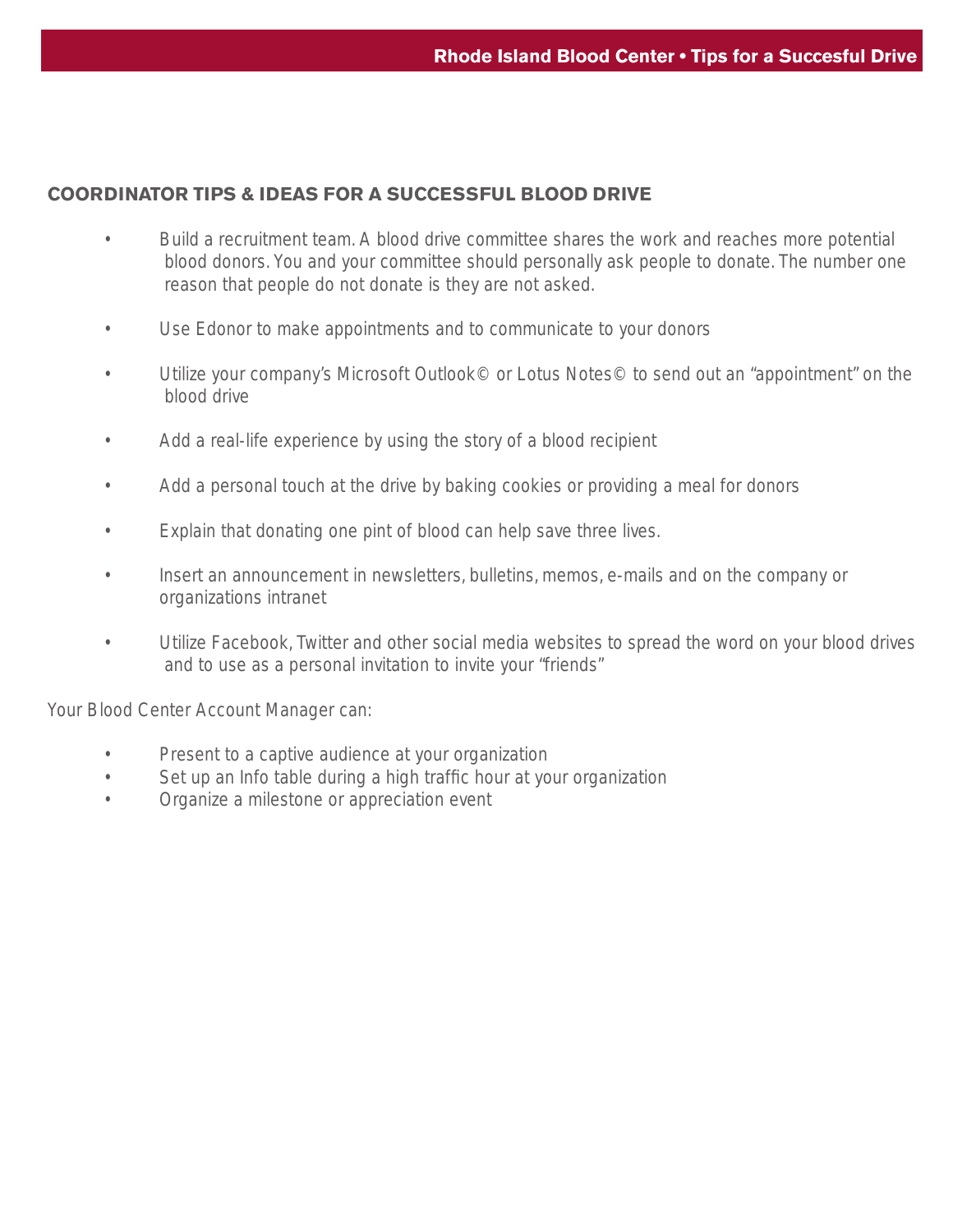# **BLOOD DRIVE TIME SCHEDULE**

As a blood drive coordinator you will serve as the liaison between your organization (the donors) and the Rhode Island Blood Center. Your blood drive Account Manager will provide and assist you with recruitment materials and strategies to help you along the way. Ultimately, the success of a blood drive depends on the support and marketing effort of its coordinator. Together, we will help make your blood drive a success!

## 12 Weeks (For first-time hosting blood drive)

Meet your account manager- Discuss history of blood center and blood donation. Discuss logistics of booking a drive and/or review the history of the drive; including marketing materials and promotion plan.

• You can expect a follow up conversation with your Account Manager within 7 days from your initial meeting. Confirm date and address any unanswered questions.

Receive E-donor login and instructions.

### 8 Weeks

Reconfirm dates and discuss ideas for advertising:

- Form a committee
- Send "Save the Dates"

### 3-4 Weeks

Account Manager will deliver all ordered materials.

- Start Recruiting!
- Meet with committee(if applicable)
- Plan for your Account Manager to educate your donors, schedule a:
- Presentation or Announcement
- Sign-up Table

### 2-3 Weeks

- Display and distribute all materials
- Send out E-flyers and place announcements in newsletters, memos, etc.
- Post a signup sheet and/or encourage donors to make appointments online (Edonor)

#### 1 Week

- Confirm all logistics for drive
- Confirm  $#$  of signups
- Perform last big marketing push
- Presentations
- Cafeteria Sign-ups
- Lawn signs (coro signs) will be put out by your Account Manager (unless advised otherwise)